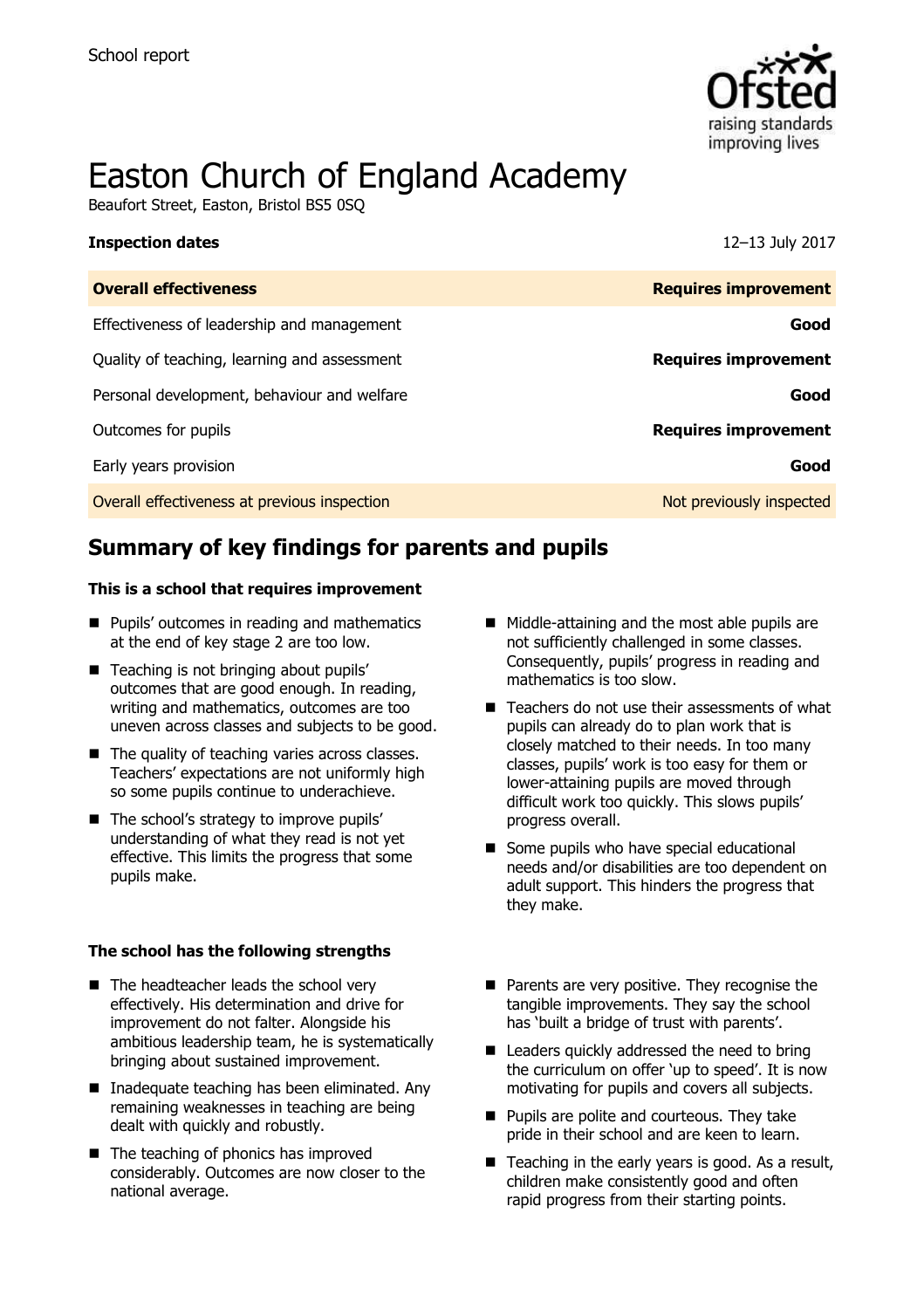

# **Full report**

### **What does the school need to do to improve further?**

- Leaders, including governors and the trust, should insist that teaching eradicates pupils' underachievement so that pupils' outcomes are consistently good by ensuring that:
	- teachers' expectations are consistently high
	- the middle-attaining and the most able pupils are sufficiently challenged in their reading and mathematics
	- teachers' assessments are used to address pupils' gaps in learning and to shape learning so that the lower-attaining pupils catch up quickly
	- leaders hold teachers to account across their year teams for providing consistency of provision so that pupils' outcomes are good.
- Improve the quality of teaching, learning and assessment to accelerate pupils' progress, by making sure that:
	- teachers have consistently high expectations and enable pupils across the school to understand what they read and have good comprehension skills
	- pupils have enough exposure to reasoning and solving problems in mathematics
	- teaching provides sufficient time for pupils to practise, consolidate and deepen their understanding, including pupils who have special educational needs and/or disabilities
	- teaching builds on what pupils can do, know and understand so that they make good progress from their starting points, and more pupils meet or exceed the standards that are expected for their age in reading, writing and mathematics.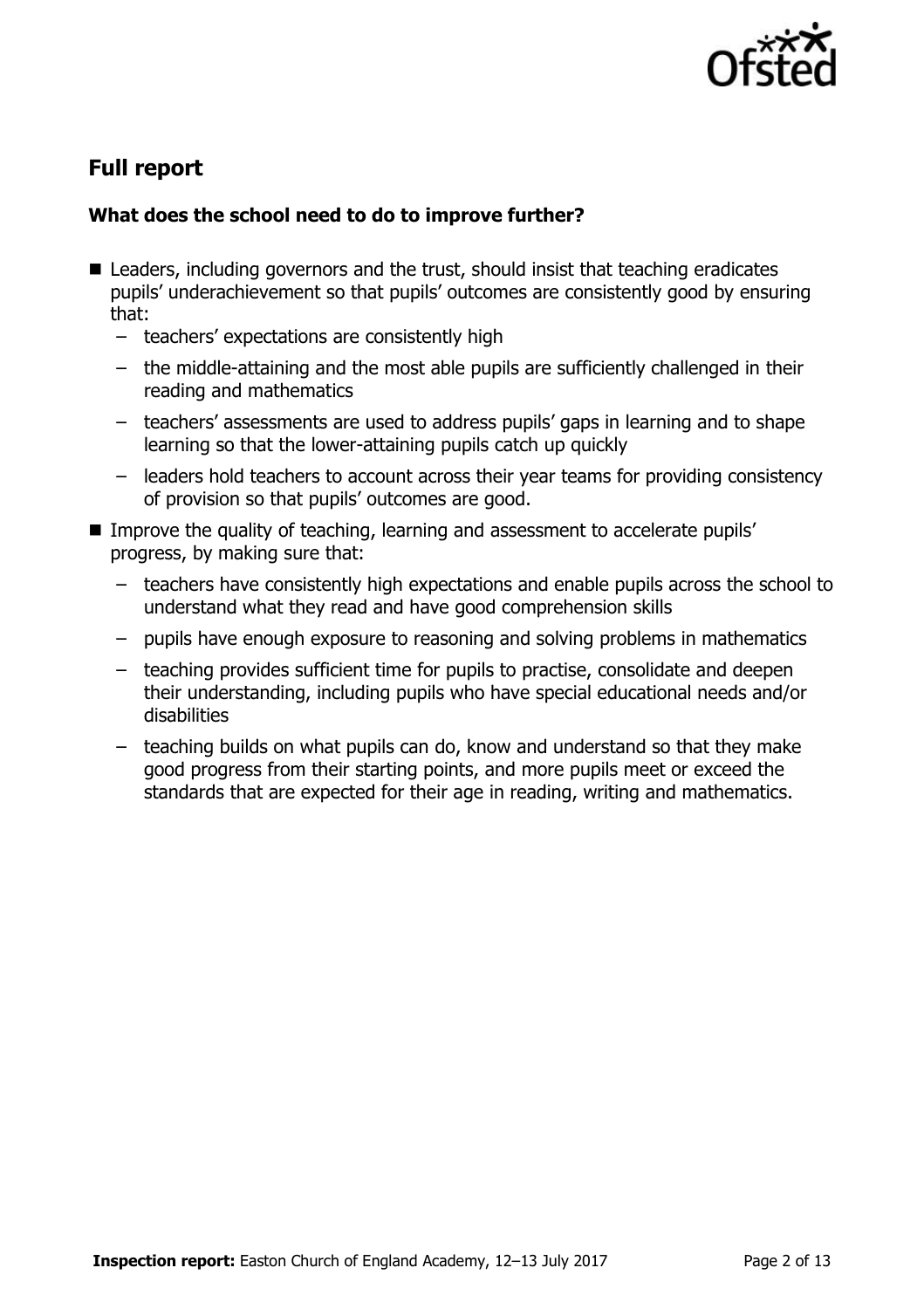

# **Inspection judgements**

#### **Effectiveness of leadership and management Good**

- The headteacher's leadership since the school has opened is impressive. He does not accept low standards or mediocre teaching as good enough. He is committed in nurturing his team of teachers and leaders to continually improve their skills and accelerate pupils' progress further. As a result, he has been successful in changing the whole-school culture where everyone strives to do their best. Raising pupils' aspirations and pupils' achievement is central. As a result, pupils' outcomes are improving quickly towards the standards expected nationally.
- Senior leaders hold staff to account robustly for the progress pupils make. Leaders' determination to strive for teaching that is good has necessitated considerable staff changes. As a result of leaders' actions, inadequate teaching has been eradicated and teaching across the school is increasingly effective. However, inconsistencies in teaching across some classes and subjects remain. So, some pupils continue to underachieve.
- The governors and headteacher have been successful in establishing a strengthened leadership structure. English and mathematics subject teams have brought about greater consistency in teaching. The increased focus on moderation is ensuring increasingly accurate assessment across classes. Core subject teams have also improved teachers' subject knowledge and raised expectations of what pupils can achieve. However, too few pupils reach the standards that are expected for their age across the school in reading, writing and mathematics. Leaders know there is more to do.
- Senior leaders undertake detailed year group reviews. These take full account of teaching across the year group, pupils' progress and pupils' workbooks. This provides senior leaders with an accurate picture of pupils' performance over time. Leaders are accurate in their evaluations of teaching. They communicate strengths and aspects that require work with clarity, leaving teachers in no doubt of their actions for improvement.
- Year group leaders, from the majority of year groups, check up on teachers' development points with the rigour required to secure rapid improvement. Increased checks this year have significantly improved teachers' expectations and pupils' performance. As a result, a larger proportion of pupils who have previously underachieved are catching up towards the standards expected for their age. However, year group reviews have not yet been successful in ensuring that all teaching is closely matched to pupils' needs and so inconsistencies in teaching across a few year groups remain. In such cases, pupils' progress slows.
- When the school opened, leaders swiftly put into place a curriculum that met national curriculum requirements and dealt with endemic weaknesses in provision. Now it covers the full range of subjects. Wide-ranging visits to support curriculum topics motivate and interest pupils, for example to the Haynes Car Museum in key stage 1. As a result, pupils have purposeful opportunities to write and use and apply curriculum skills more readily. Some curriculum work is being developed further because some activities planned do not stretch and challenge pupils effectively, for example in science. There are strong curriculum links made to community activities and health and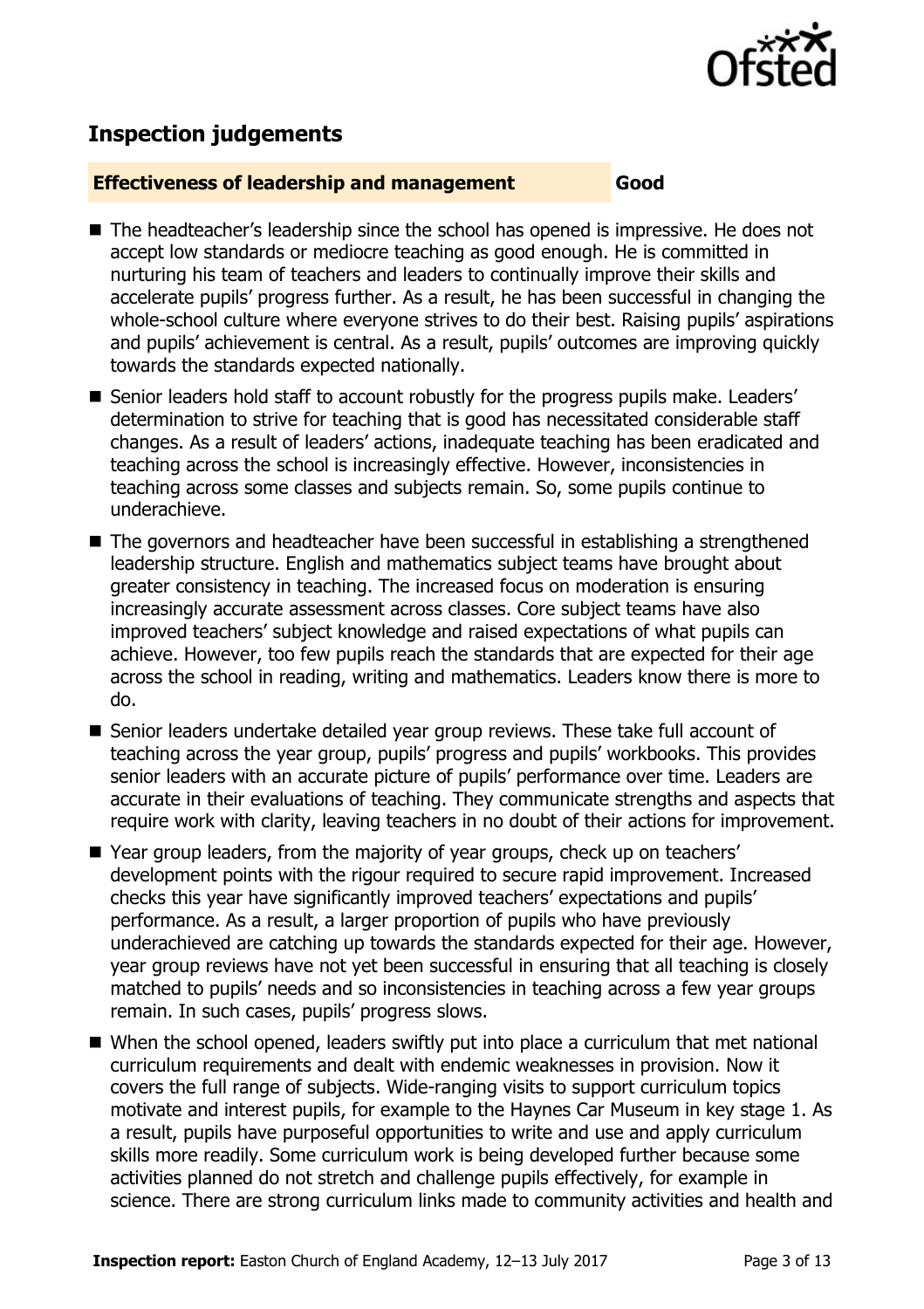

well-being. For example, every year group cook for their peers, staff and the local community as part of their food technology programme.

- Parents are explicit about their strong support for the school and the effective leadership of the headteacher and his team. Almost every parent who responded to Ofsted's online questionnaire, Parent View, said they would recommend the school. They say the school has gone from strength to strength and is now built on mutual trust with the community.
- The school has managed support from the Bristol teaching alliance and from the trust with good effect to improve various aspects of its work, such as improving the teaching of mathematics and strengthening the school's tracking system of pupils' performance.
- Leaders have implemented a school-wide system to measure current pupils' performance and pupils' progress from their prior attainment points. This enables leaders and teachers to pinpoint where pupils' residual underachievement remains and to tackle this quickly. In addition, increased standardised testing of pupils' performance in mathematics is providing teachers with additional information so that pupils' learning gaps can be addressed. However, leaders have not ensured that all teachers are using this information precisely to ensure that work builds on what pupils already know, can do and understand.
- Leaders manage additional funding for the large proportion of pupils eligible for pupil premium funding well. As a result, the welfare and personal development of pupils is good and targeted intervention support within lessons is helping disadvantaged pupils catch up. Many disadvantaged pupils do better than others in the school, but their achievement is still too low. Leaders' initiatives to increase pupils' vocabulary and language acquisition are proving effective. However, leaders know there is more to do to develop disadvantaged pupils' understanding of what they read.
- The additional funding for pupils who have special educational needs and/or disabilities is managed increasingly effectively. Leaders ensure that funding is spent effectively and plans are adhered to so that pupils receive timely support and intervention. However, the leader of special educational needs and/or disabilities does not yet monitor the progress of these pupils robustly enough in lessons. As a result, this group of pupils does not make good progress overall. Leaders have ensured that there is a smooth transition for pupils from the resource base, which closes in a few weeks, to their next placements or integration into mainstream classes.
- Since the school has opened, leaders' actions have ensured that pupils' behaviour has improved considerably. They have been successful in creating an inclusive and purposeful learning community where pupils have positive attitudes and enjoy coming to school.
- Leaders use the sports premium effectively. Deploying sports coaches as teaching assistant support enables pupils and coaches to build good relationships and the 'calm school code' to be consistently applied. Pupils are particularly positive about the coaching they receive at lunchtimes.
- The curriculum supports pupils' spiritual, moral, social and cultural development well. Fundamental British values are promoted through the school curriculum and school assemblies.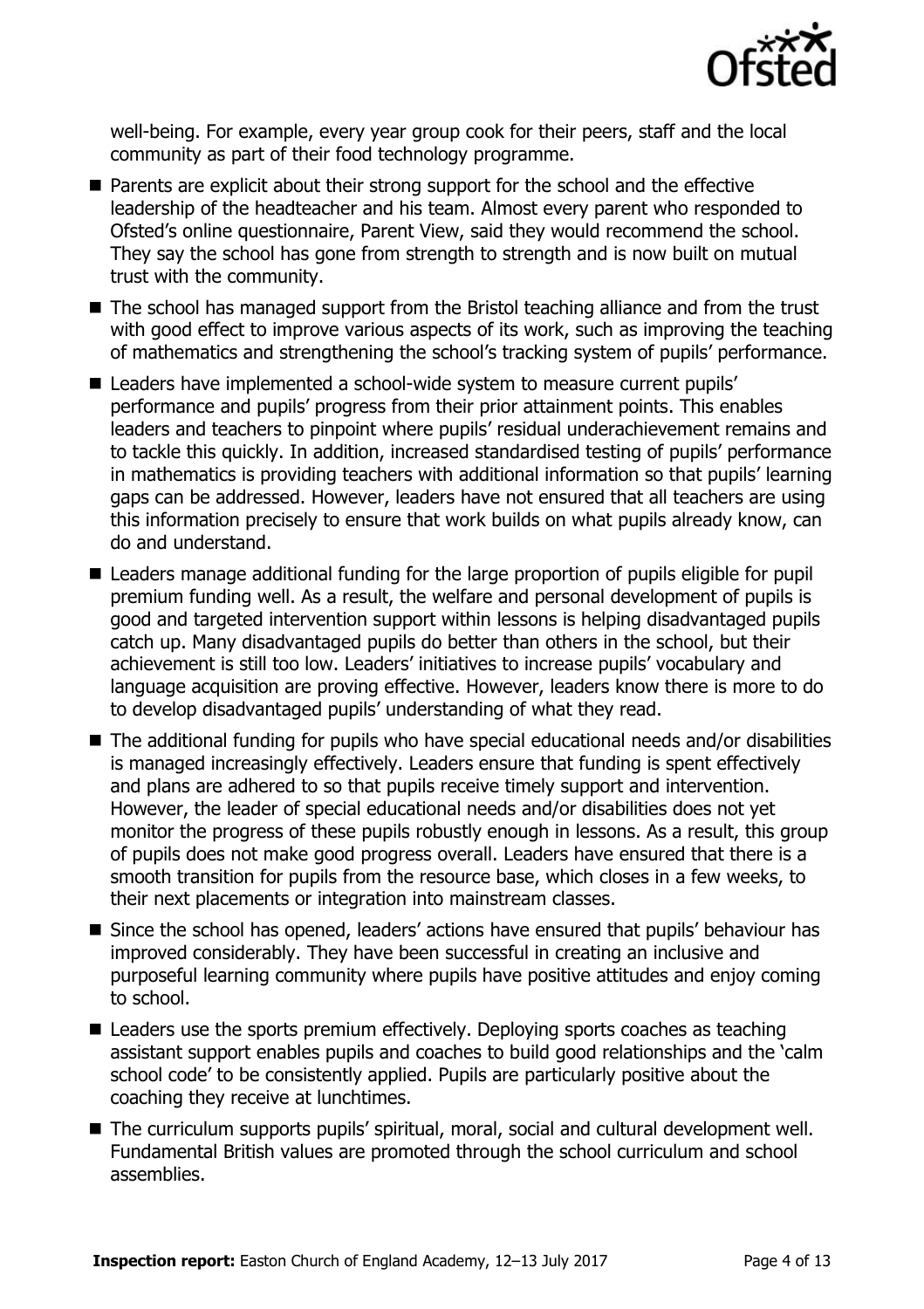

#### **Governance**

- Since the school has opened, governors have strengthened their work. The local governing board has an accurate understanding of the strengths and weaknesses in the school, and it checks the impact of leaders' actions to address the areas of development outlined in the school's action plan with rigour.
- Regular governor visits to the school ensure that they are well informed of key initiatives, for example meetings to review improvements in writing across the school.
- The trust has provided regular external support and regular learning reviews. It has also brokered additional support to review safeguarding practices and record-keeping. However, the trust has not insisted that actions are followed up immediately, nor checked that all actions have been implemented by the school.

#### **Safeguarding**

- The arrangements for safeguarding are effective. Leaders ensure that safeguarding is everyone's responsibility at this school. All staff training is up to date and in line with current legislation. The impact of staff training is borne out in the daily work of staff. They refer concerns to those with responsibility for safeguarding and do not hesitate to escalate and follow up referrals when the need arises. Robust systems are in place to minimise pupils' risk of harm. For example, the school provides pupil and parent workshops about female genital mutilation, along with close analysis and referral of extended holiday requests to the local authority.
- $\blacksquare$  Staff vetting checks are completed to confirm the suitability of staff to work with children. Leaders have responded quickly to the external safeguarding audit. However, some aspects of record-keeping are not as proficient as they could be. External checks by the trust have not taken place in a timely way. The local governing board undertakes regular visits to check the culture of safeguarding in the school. However, they do not routinely check leaders' records relating to challenging behaviour and pupils' restraint.
- **Pupils say they feel safe. They know what to do if they have any concerns and say that** adults sort out any issues quickly. Statutory safeguarding requirements are met.

#### **Quality of teaching, learning and assessment Requires improvement**

- Leaders responsible for improving teaching have been successful in addressing the widespread weaknesses in teaching that were prevalent when the school opened. However, the quality of teaching remains too inconsistent across some classes, year groups and subjects to be good overall. As such, teachers' expectations are not uniformly high. Consequently, teaching in specific year groups and classes is not yet bringing about outcomes that are good enough. This inconsistent teaching results in some pupils underachieving and too few pupils working at the standards expected for their age.
- Teachers do not consistently use their knowledge of what pupils can and cannot do to plan work that is matched to pupils' needs. Sometimes, pupils are moved through topics too quickly without sufficient consolidation or practice. This is particularly the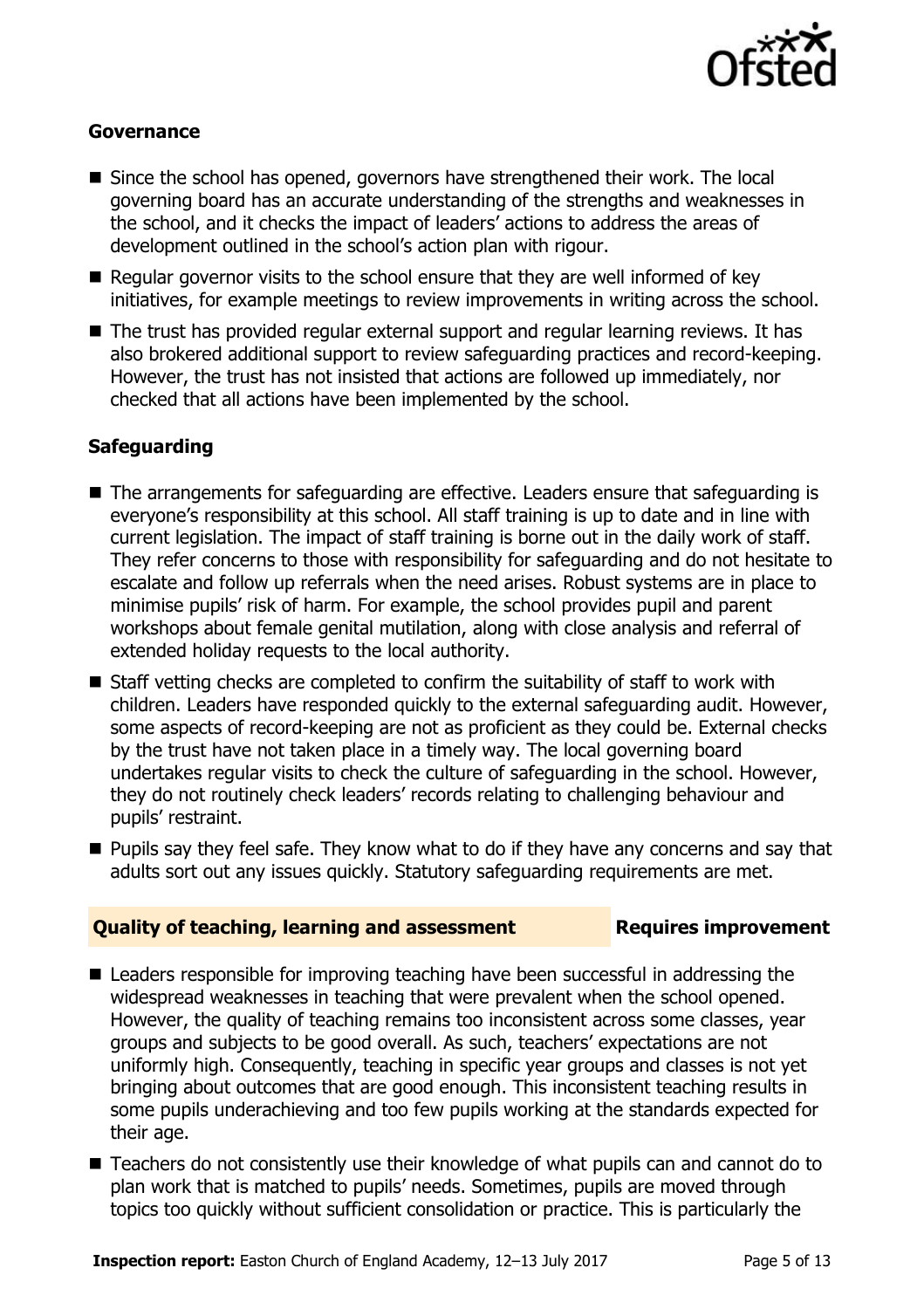

case in mathematics. At times, work planned for lower-attaining pupils is too difficult. As a result, pupils do not secure their understanding of the concepts taught and this impacts on the progress they make.

- Teaching does not provide sufficient challenge for the middle-attaining and most-able pupils. Teachers' questioning does not probe and deepen pupils' understanding. The most able pupils do not get sufficient exposure to challenging work. As such, pupils told inspectors that their work is sometimes too easy. Typically, pupils sit quietly and wait until they receive more challenging work but they do not apply themselves to the tasks on offer. Teachers do not pick this up quickly enough. As a result, pupils' learning time is not fully maximised and this restricts their progress.
- Teachers' checks on learning in some classes do not deal with misconceptions quickly enough. As a result of previously weak teaching, pupils have gaps in their learning. Where teaching is consistently good, teaching is accelerating pupils' learning and understanding so pupils' underachievement is effectively tackled. However, in other classes where teaching is routinely weaker, pupils' progress remains too slow and inequalities in provision remain.
- The teaching of phonics is now good. Teachers use detailed ongoing assessments of pupils' understanding so that their teaching builds skilfully on what pupils already know. As a result, in the early years and Year 1, pupils are making good progress in their phonics skills. Consequently, outcomes in the phonics screening check continue to rise towards the national average. For those pupils who did not reach the expected standard this year, inspection evidence confirms that their progress is strongly good. However, some pupils do not spell with the accuracy required for their age when writing independently.
- The school's strategy to widen pupils' vocabulary is taking hold well. The high focus on developing speaking skills is also helping pupils to develop their writing. However, the teaching of reading is not yet sufficiently focused on developing pupils' comprehension skills and developing the understanding of what they read in a variety of contexts. Leaders already have plans in place to develop staff subject knowledge in this aspect but it is too early to see its impact.
- The teaching of mathematics is inconsistent across the school because teachers do not use the information they have to plan the right work in some classes. This means that pupils can be tackling complex tasks when they have limited understanding of number. Conversely, in other classes and year groups, some pupils are making rapid progress in mathematics and are proficient in reasoning and problem-solving. This is evidenced in the rapid improvement seen in internal test scores and assessments this term in some classes.
- There are school-wide expectations in place for teachers to provide pupils with advice about how to improve their work. In some classes, this is habitually used to help pupils progress. However, in a few classes, teachers do not insist that pupils respond to their advice, and this slows pupils' progress over time.
- Teaching assistants provide a range of effective support. However, on occasions, teaching assistants' support can limit pupils' independence, or teachers do not have full oversight of what the teaching assistant is doing and this slows pupils' progress. Conversely, inspectors saw many examples of teaching assistants providing appropriate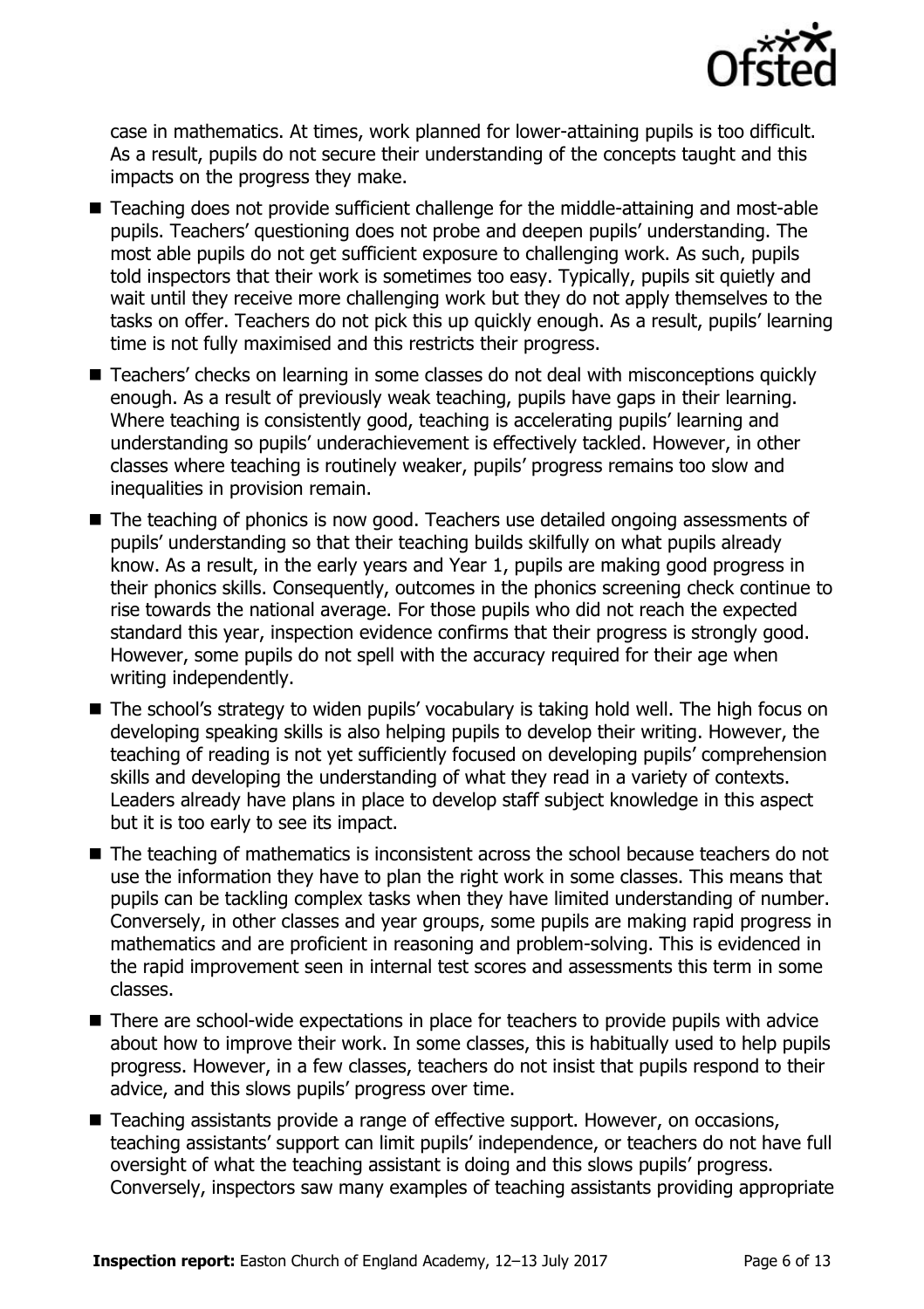

support so that pupils could consolidate and deepen their understanding.

#### **Personal development, behaviour and welfare Good**

#### **Personal development and welfare**

- The school's work to promote pupils' personal development and welfare is good. Pupils say they enjoy school and feel safe in every area of the school. They say that any issues are sorted out quickly and there are many adults who help them.
- The school's breakfast club is well attended. Supervision is adequate. Pupils speak positively about the care and support they receive. They behave well and show respect for one another. Pupils benefit from a healthy breakfast so they are ready to learn.
- Lunchtimes are supervised well. Pupils have plenty of games and equipment to play with. Year 6 playground buddies take their leadership responsibilities very seriously. They support younger pupils well and lead playground games effectively, taking pride in their work.
- Care and support for pupils who arrive at times other than the usual times of admission are good. Early assessments are made for pupils new to the school and social and emotional support provided. This ensures that these pupils settle and build relationships quickly with their peers and staff alike.
- The welfare requirements for pupils who attend the resource base for speech and language and communication are met effectively. Personalised assessments for these pupils ensures that their individualised learning needs are met.

### **Behaviour**

- The behaviour of pupils is good. Pupils demonstrate good manners and show respect for one another. They are very proud of their school. Incidents of poor behaviour have decreased considerably due to the consistent approach now in place. Pupils also say that behaviour has improved across the last two years and 'it is good now'. Inspectors agree.
- Typically, pupils are intrinsically motivated to learn. They present their work well. However, a minority of pupils, including those who have special educational needs and/or disabilities, can be overdependent on adults to support them to tackle challenges and this slows their progress. When teachers do not plan work that is closely matched to their needs, some pupils sit politely and wait for the next piece of work, so they do not consistently apply their learning skills to deepen their understanding.
- For the small number of pupils who find managing their own feelings and emotions difficult, there are consistent systems in place to support these pupils. As a result, incidents of poor behaviour continue to lessen. When pupils demonstrate challenging behaviour, this is well managed.
- **Pupils'** exclusions have reduced rapidly as a result of better support and improvement to the provision on offer.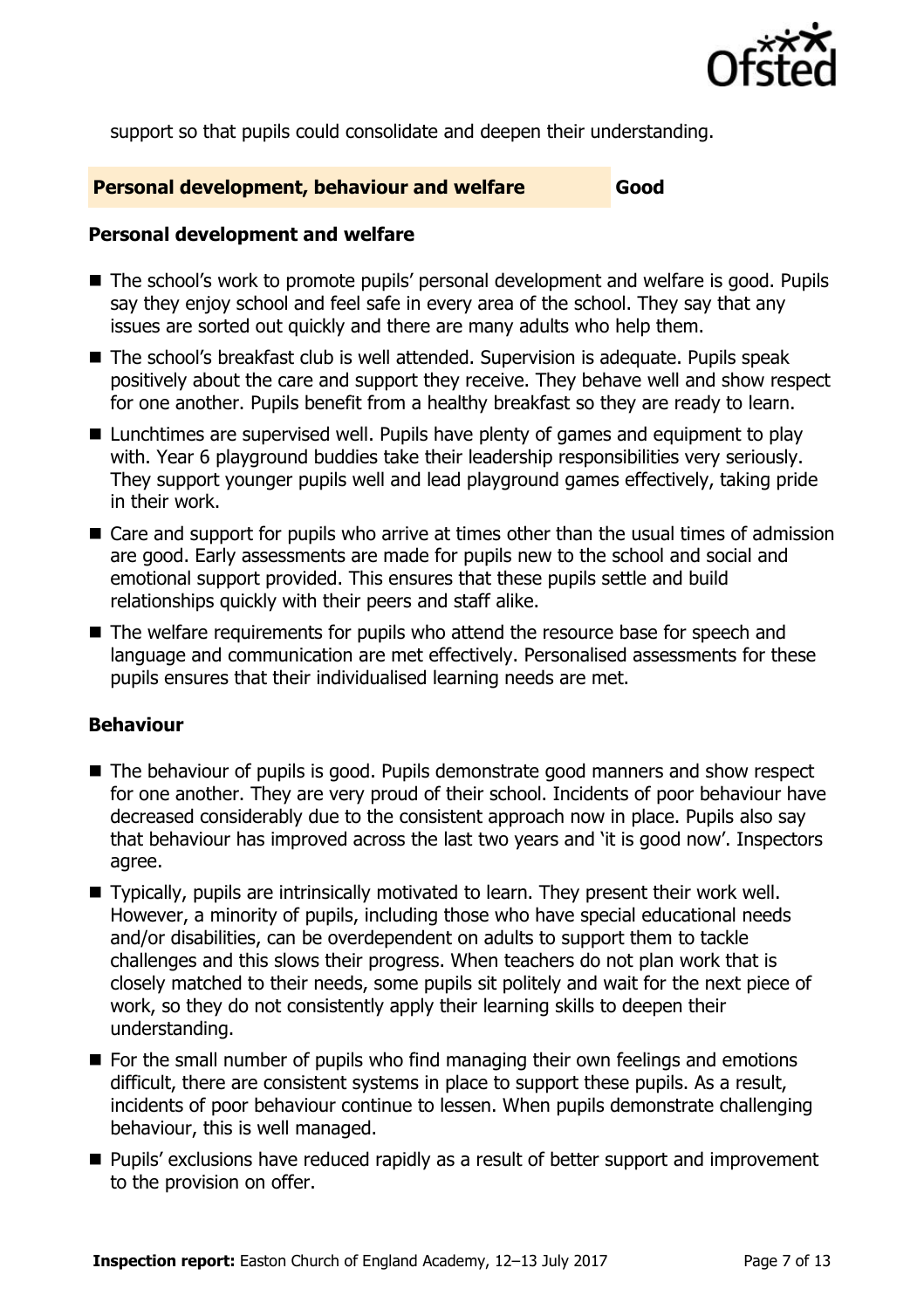

**Pupils' attendance is checked robustly to safeguard pupils and check their wellbeing. As** a result of leaders' actions, attendance is broadly in line with national averages and continues to improve steadily. Leaders' systems ensure that lateness is considerably reduced.

### **Outcomes for pupils Requires improvement**

- Since the school has opened, pupils' outcomes have been below the national average. While the current progress that many pupils make is better now than in previous years, teaching is not consistently eliminating pupils' underachievement. As a result, too few pupils are working at the standards expected for their age.
- The most able pupils across the school, including those who are disadvantaged, are not sufficiently challenged and this restricts pupils' progress. Consequently, they do not reach the high standard of work of which they are capable.
- Published outcomes in 2016 show that at the end of key stage 2, pupils' outcomes in writing were in line with national averages. Outcomes were weaker in reading and mathematics. In reading, pupils do not yet demonstrate the skills to show a good enough understanding of what they read. In recent weeks, pupils are experiencing greater exposure to work that requires them to reason and solve problems in mathematics. However, this work is very recent and it is too early to see the impact of this in pupils' outcomes. As a result, too few reach the standards in mathematics that are expected for their age.
- The proportion of pupils who reach the required standard in the phonics screening check has increased rapidly since the school has opened. As a result, pupils make good progress in this aspect in Year 1 and the difference between school outcomes and the national average is diminishing quickly.
- The vast majority of children enter the early years with skills and knowledge considerably lower than typical for their age. Many of these pupils are also new to the country and have very limited language acquisition of English. Children make consistently good and often rapid progress in the early years. The proportion of children who meet the good level of development, the expected standard at the end of the early years, is lower than the national average and improving steadily.
- At the end of key stage 1, pupils' outcomes continue to rise and the difference between school outcomes and the national average is diminishing quickly. However, too few pupils reach the standards expected for their age.
- Disadvantaged pupils regularly make better progress than other pupils in the school. However, overall, pupils' outcomes are not high enough. Disadvantaged pupils do not make as much progress as other pupils nationally. Leaders recognise that there is more to be done.
- Pupils who have special educational needs and/or disabilities make positive and small steps of progress against specific targets set. However, due to inconsistent teaching, their progress is variable within whole-class lessons because their work is not sufficiently matched to their needs.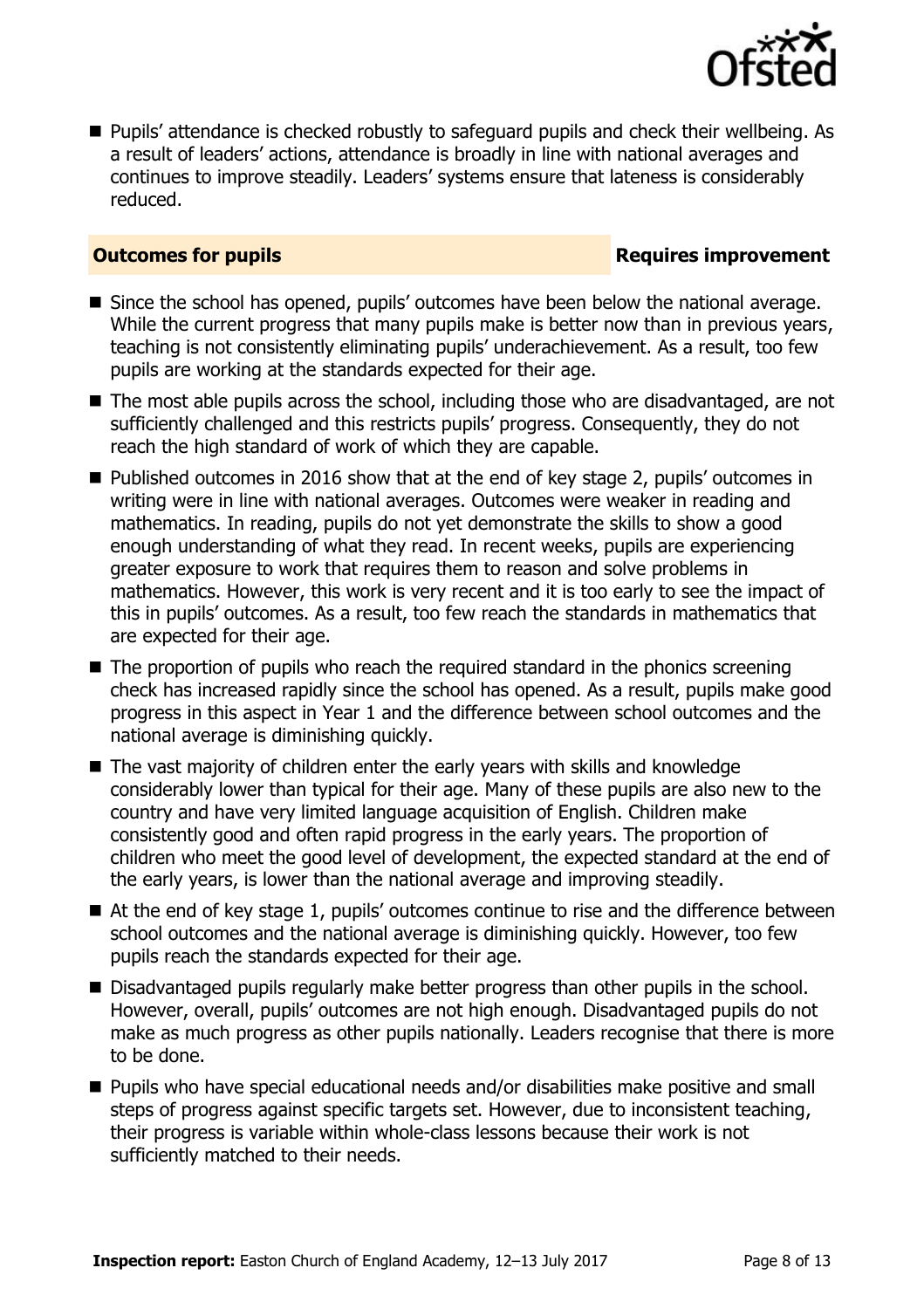

#### **Early years provision Good**

- Leadership of the early years is good. The early years leader has a clear understanding of the strengths and aspects that require further work in the setting. A very large proportion of children enter Nursery and Reception with knowledge and skills much lower than is typical for their age. Leaders have prioritised the development of pupils' language development and physical development. This work is very effective in preparing children well for Year 1.
- The early years leader sets high expectations for the teaching team and is robust in the way she holds teachers and adults to account for progress children make. As a result, children make good progress with most making rapid progress from their low starting points. This is particularly the case in their writing development.
- In Reception, assessment is precise and accurate. Adults plan work that is built firmly on what children can do, know and understand. As a result, children respond keenly to activities and demonstrate good learning attitudes.
- The teaching of spoken language skills is particularly strong in the settings. Adults routinely model and support children in their rehearsal of sentence building. This helps them make rapid progress in their speaking skills and enables them to write sentences increasingly well.
- Additional funding through the pupil premium is used effectively to support children's speech and language development, and early reading. As a result, these children make good and often rapid progress.
- There is good consistency in the quality of teaching across the Reception classes. Work on offer stems from motivating themes and topics. Adult-led activities are successful in teaching all aspects of the curriculum. When children are working independently, there are plenty of opportunities to consolidate prior learning inside and outside.
- In Nursery, children are supported well. Children are settled and have good-quality relationships with their peers and adults alike. Adults use precise assessments of what children can do to plan work. As a result, children make good progress from their different starting points.
- **Parents spoken to on inspection were very pleased with the education their children** receive. They value the effective transition into Reception and the regular feedback they have.
- The teaching of phonics is systematic and regular. Precise assessments by the early years leader mean that any learning gaps are filled and children are catching up quickly to reach the standards expected for their age.
- Safeguarding is effective. There are no breaches to statutory welfare requirements.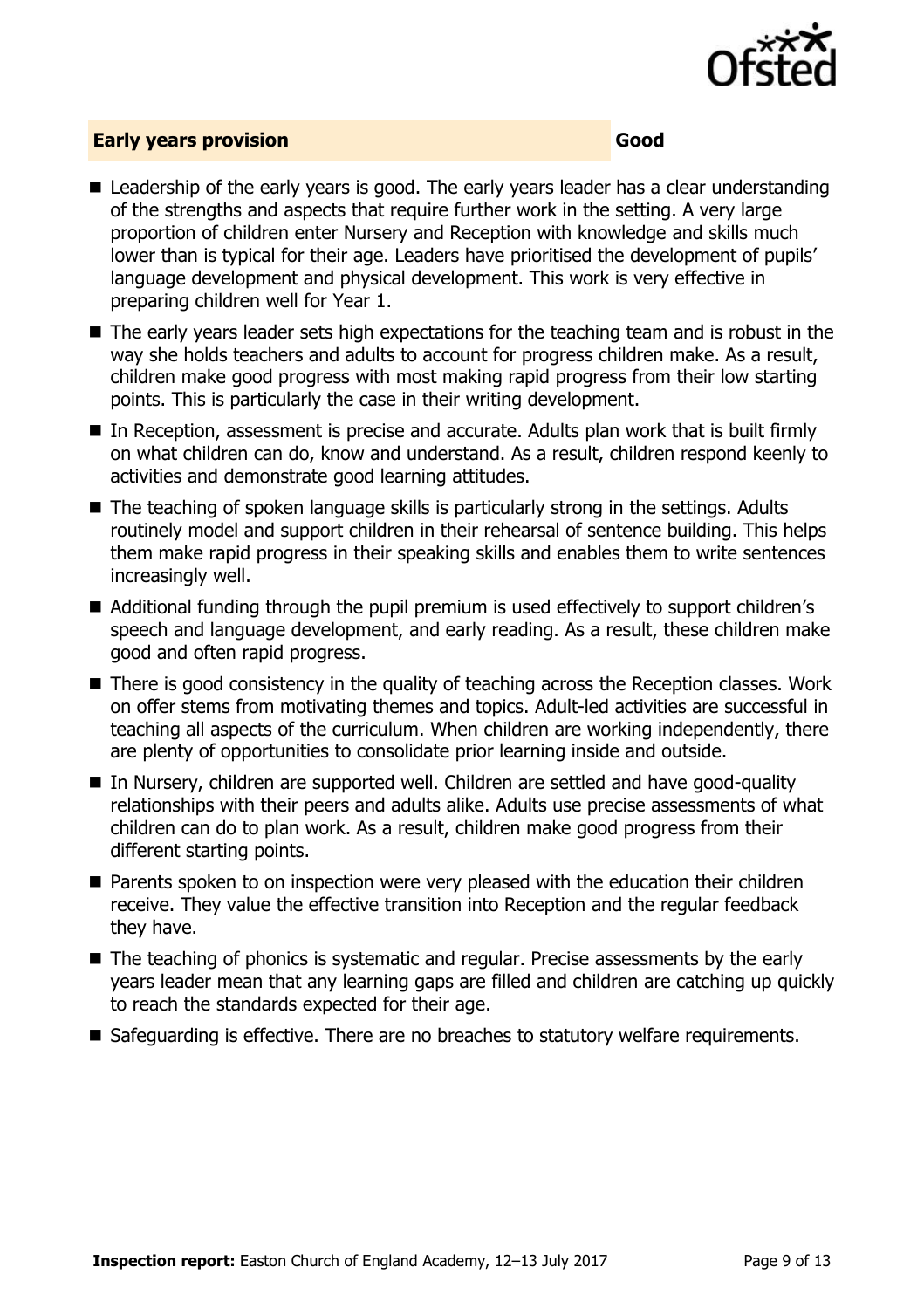

# **School details**

| Unique reference number | 141110         |
|-------------------------|----------------|
| Local authority         | <b>Bristol</b> |
| Inspection number       | 10033107       |

This inspection of the school was carried out under section 5 of the Education Act 2005.

| Type of school                      | Primary                  |
|-------------------------------------|--------------------------|
| School category                     | Academy sponsor-led      |
| Age range of pupils                 | $3 - 11$                 |
| Gender of pupils                    | Mixed                    |
| Number of pupils on the school roll | 504                      |
| Appropriate authority               | The academies trust      |
| Chair                               | Andrew Hogg              |
| <b>Headteacher</b>                  | Peter Overton            |
| Telephone number                    | 0117 377 3070            |
| Website                             | www.easton-ce.academy    |
| <b>Email address</b>                | school@eastonce.org      |
| Date of previous inspection         | Not previously inspected |

### **Information about this school**

- The school opened in September 2014. Its predecessor school was graded inadequate at its last full inspection. The school is part of the Diocese of Bristol Academies Trust (DBAT). This is a growing trust with 10 schools in the south-west of England. There is a board of directors and each school in the trust has a local governing board.
- The school meets requirements on the publication of specified information on its website.
- The school complies with Department for Education guidance on what academies should publish.
- This is a larger-than-average primary school. Most pupils speak English as an additional language. The proportion of pupils who arrive at points other than the usual transition points is above the national average.
- The proportion of pupils for whom the pupil premium provides support is well above the national average.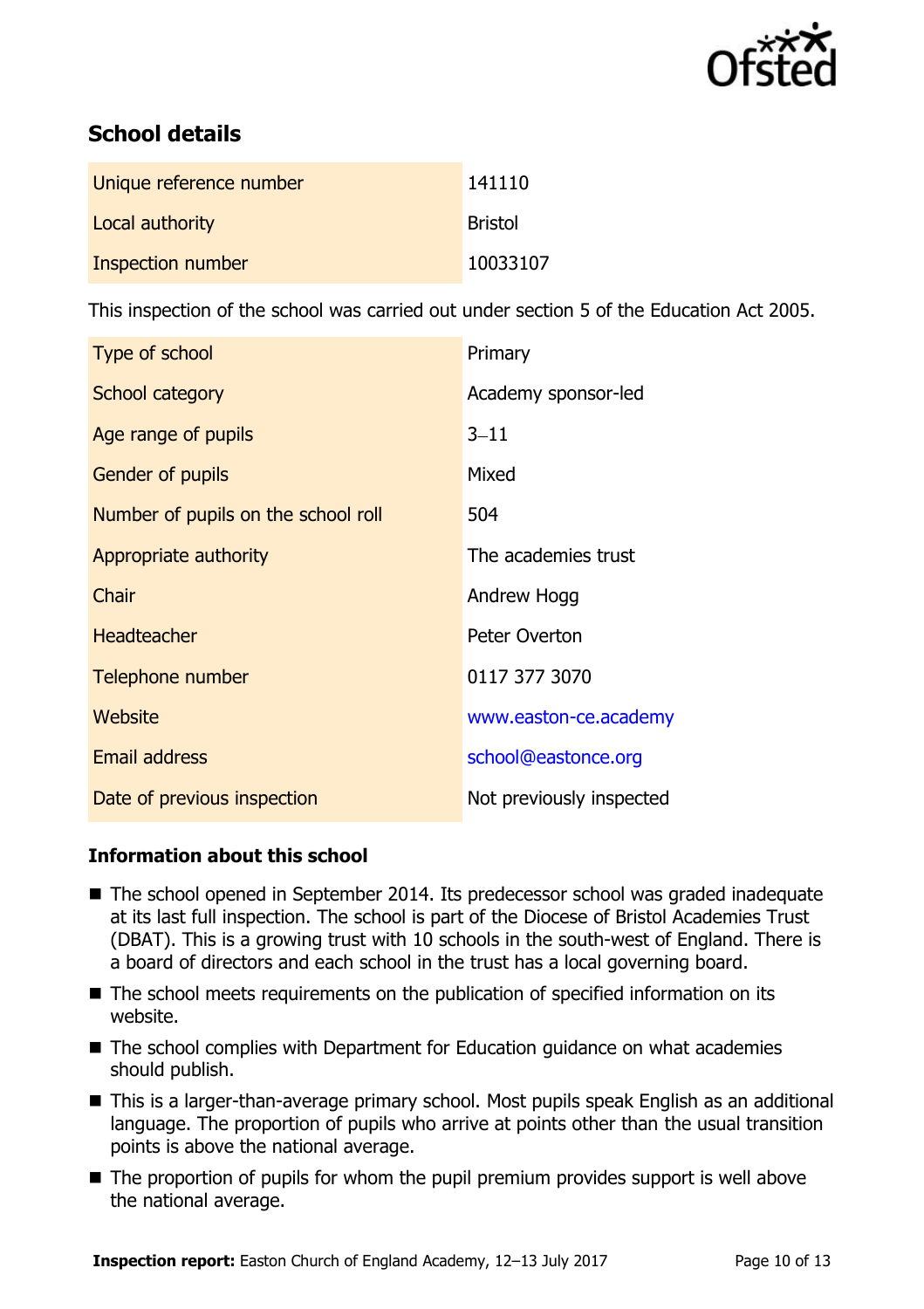

- The proportion of pupils who have special educational needs and/or disabilities is above the national average.
- There is a breakfast club which is managed by the school.
- There is a special educational needs resource base for language and communication. These pupils have statements of special educational needs or education, health and care plans and travel to the school from across Bristol. This resource base is due to close at the end of this academic year. Many pupils have already transitioned to other settings.
- There is a headteacher and two deputy headteachers. The leadership structure also includes an assistant headteacher, core subject teams and a year leader for each year group.
- There is a Nursery on site. These children attend part time.
- Children in Reception attend full time.
- The school meets the government's current floor standards, which set the minimum expectations for pupils' attainment and progress in English and mathematics.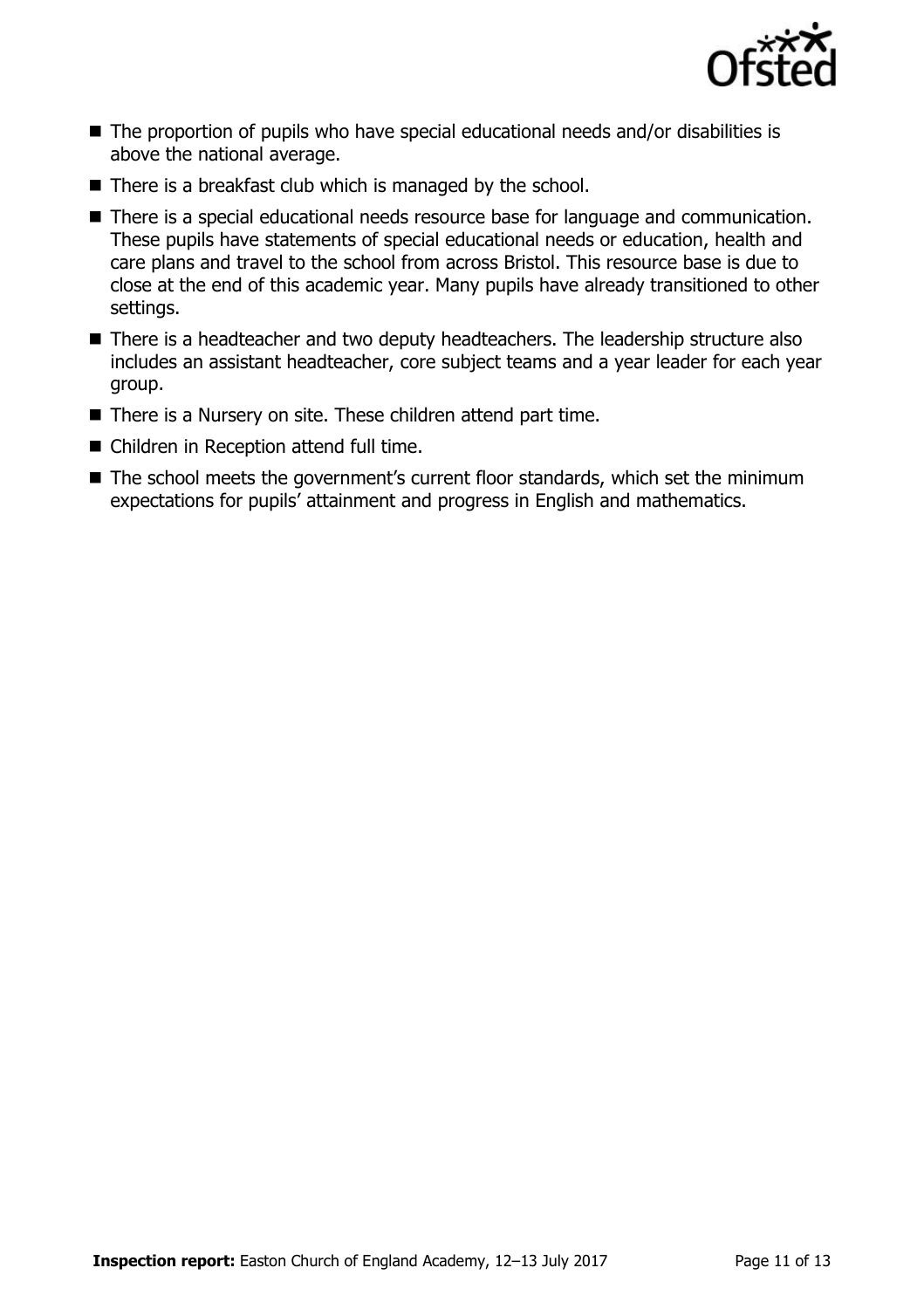

## **Information about this inspection**

- Inspectors observed pupils' learning across the school. Some learning was observed jointly with the headteacher or other senior staff.
- Inspectors looked at pupils' books to establish the quality of their current work and their progress over time. They listened to pupils read and reviewed reading assessment information for some pupils.
- Inspectors scrutinised a variety of school documents to ascertain the school's evaluation of its performance. Records relating to behaviour and safety, attendance and safeguarding were also reviewed.
- Meetings were held with the headteacher, deputy headteachers and middle leaders. Meetings also took place with a representative of the trust and with six governors.
- Inspectors observed pupils' behaviour during their learning and at lunchtimes and breaktimes.
- **Inspectors talked with pupils to seek their views of the school and discuss how they** feel about their learning and development.
- An inspector visited the school's before-school provision.
- Inspectors considered 10 responses to Parent View. Inspectors also considered comments provided in parents' text messages and spoke to parents during the inspection. An inspector considered staff's and pupils' views during the inspection and reviewed the electronic surveys.

#### **Inspection team**

| Julie Carrington, lead inspector | Her Majesty's Inspector |
|----------------------------------|-------------------------|
| Mike Brady                       | Her Majesty's Inspector |
| <b>Non Davies</b>                | Ofsted Inspector        |
| Jan Isaac                        | Ofsted Inspector        |